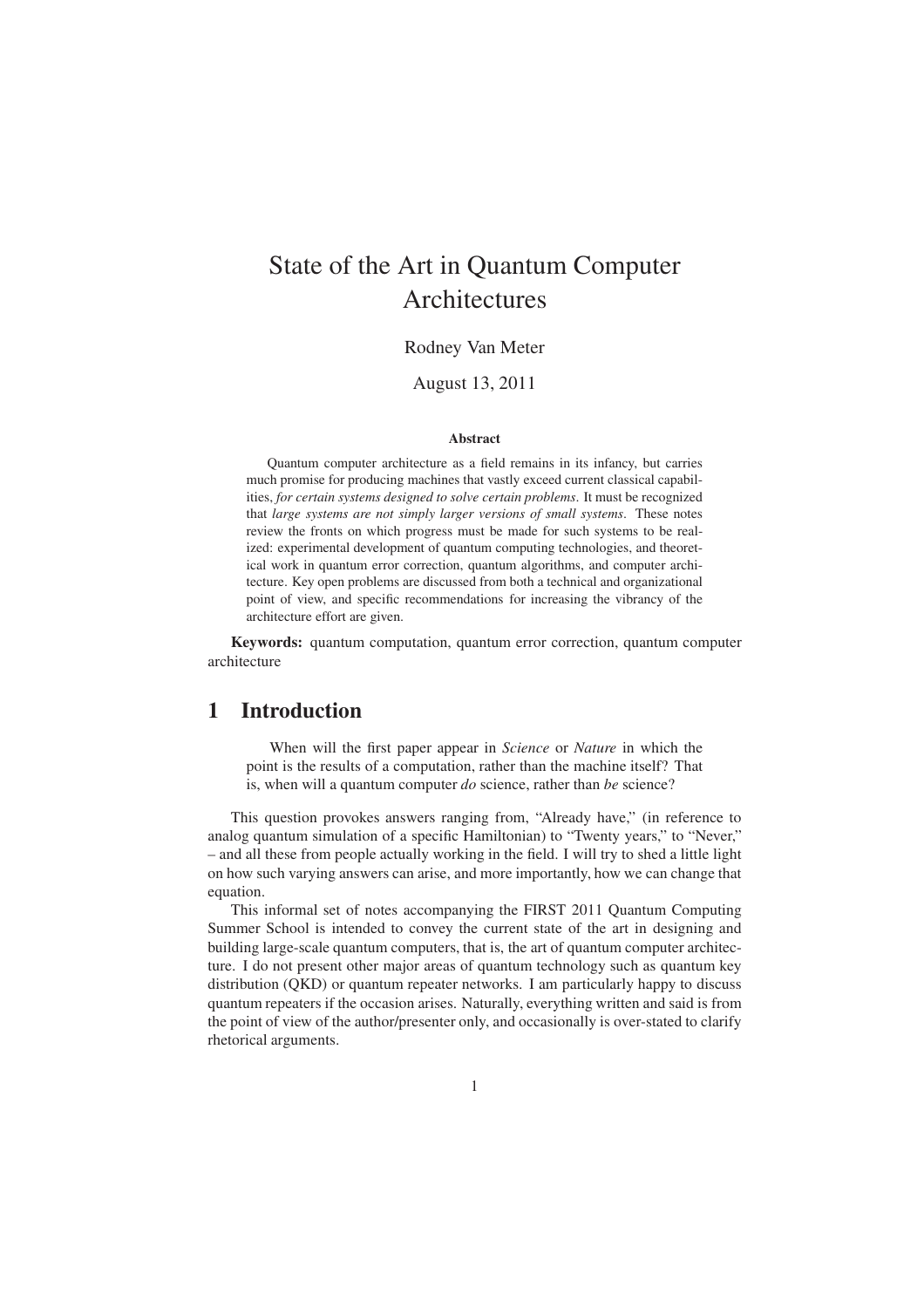

Figure 1: Scaling of the classical number field sieve (NFS), the fastest known classical factoring algorithm [3], versus Shor's algorithms for factoring. The horizontal axis is the length of the number to be factored. The steep line is NFS, while the other lines are various combinations of logical clock speed for a Toffoli gate (1Hz and 1MHz), method of implementing Shor's algorithm (BCDP, D and F), and quantum computer architecture (NTC and AC). The assumed capacity of a machine in this graph is  $2n^2$ logical qubits. From [4].

These notes (and my talk) assume that readers are familiar with the basics of quantum computing covered over the last several days [1, 2]: I will use qubit, gate, controlled-NOT, ion trap, Josephson junction, Bell pair, etc. without pausing to define them. Likewise, I will discuss architectural concepts without preamble, but with a somewhat lower expectation of familiarity.

Fig. 1 demonstrates the impact that architecture can have on the bottom-line viability of a quantum computer. While the vernacular press often talks of factoring large numbers "in seconds" using a quantum computer, in reality it is not even possible to discuss the prospective performance of a system without knowing the physical and logical clock speed, the topology of the interconnect among the qubits, the number of logical qubits available in the system, and the details of the algorithmic implementation, including how well it is tuned to match the architecture.

To actually do science with a quantum computer, we must have coordinated advances on several fronts. Fig. 2 shows a conceptual stack of subfields that must all contribute to a complete, useful machine. Machines will be built to run specific algorithms that exist in certain computational classes inaccessible to classical computers.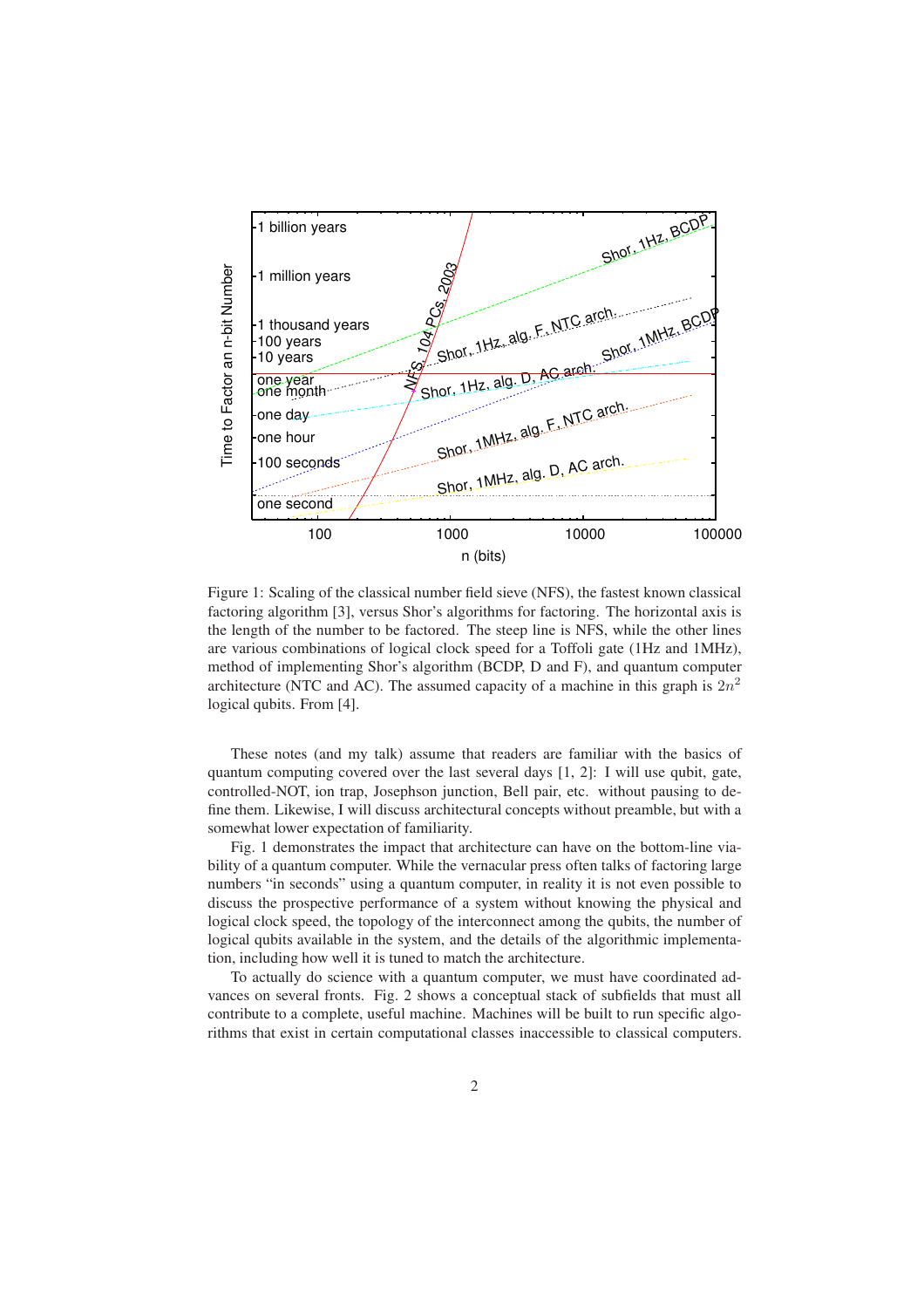

Figure 2: Quantum computer architecture among some subfields of quantum computation. QEC is quantum error correction; FT is fault tolerant. From [4].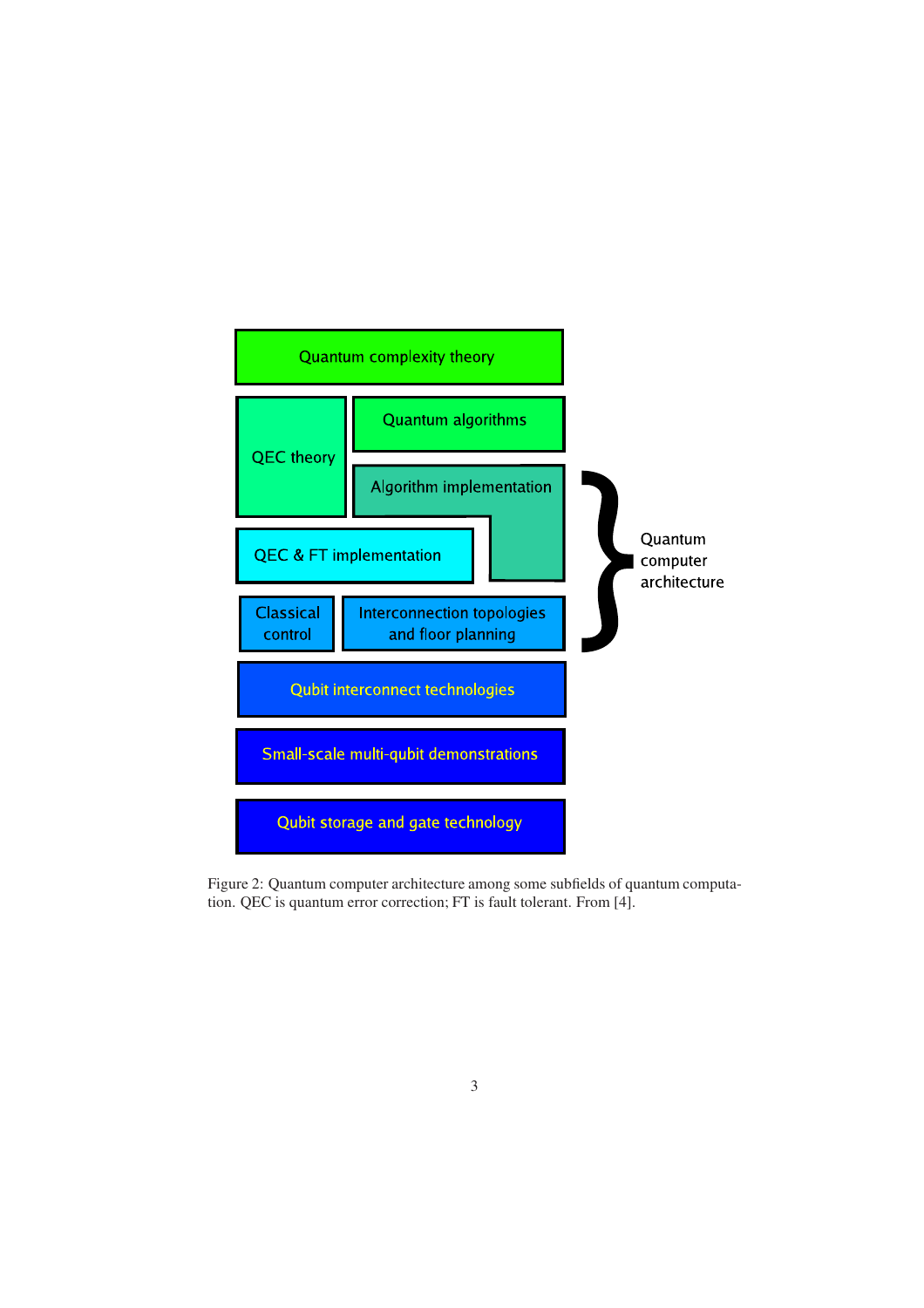Without these algorithms, there will be no economic incentive to build and deploy machines. Without error correction (both theory and practice), the machines cannot run for any useful length of time. At the "bottom" of the stack lie the qubit storage, gate and transport/interconnect technologies, which are providing useful proving grounds for quantum theory itself, but are of interest here primarily as the foundation for building large-scale quantum computers. Both the top and bottom of this stack are heavily populated with brilliant, dedicated researchers.

The middle layers of this figure, constituting the realm of quantum computer architecture, are less heavily populated. Designing an architecture is the process of choosing the metrics for success, defining the desired performance and the costs for components so that they may be balanced as desired. Functionality is divided into subsystems, and the interfaces between subsystems defined, along with corresponding promises and assumptions about behavior or conditions maintained.

This bridge is critical, and an area with much room for creative, rigorous work. A microprocessor is much more than simply a collection of transistors, and a complete system is much more than simply a microprocessor. Likewise, quantum computers will be much more than simply uniform collections of qubits.

Quantum computer architecture has much to learn from classical computer architecture, but with a few important caveats. Foremost among these is that the delicate nature of quantum information demands that memory elements be very active; in most conceptions, a quantum computer will not make a strong distinction between memory elements and computational elements. Second, long wires or long-distance connections inside of a quantum computer are non-existent, requiring nearest-neighbor cellular automaton-like transfer of data, or are at best poor quality, requiring much effort to transfer even a single qubit from place to place using purification and teleportation. Thus, the *principles* can be applied, but the *answers* arrived at will likely differ substantially from classical von Neumann architectures.

In the rest of this set of notes, I discuss (anecdotally rather than comprehensively) recent progress on experiments, quantum error correction, algorithms, and architectures. This process has been made substantially easier by the appearance in the last few years of excellent reviews on each topic except architecture [5, 6, 7, 8, 9, 10, 11, 12, 13]. Immodestly, I will say that although I'm not completely happy with it, the best architecture-focused survey I'm aware of is part of my own Ph.D. thesis [4].

# **2 Recent Experimental Progress**

Experimental progress continues apace, with new results reported regularly on the four main technical issues: memory lifetime, single-qubit gates, controllable two-qubit gates, and single-shot measurement. A couple worth highlighting:

• The startup company D-Wave has demonstrated quantum effects in their adiabatic quantum computing machine that uses Josephson junction flux qubits [14]. They have reported in journal papers a *yield* of 40% of their qubits being functional; more recently, I have been told that yield has increased to 75% on their chip containing 128 qubits. This means that, among other things, they have been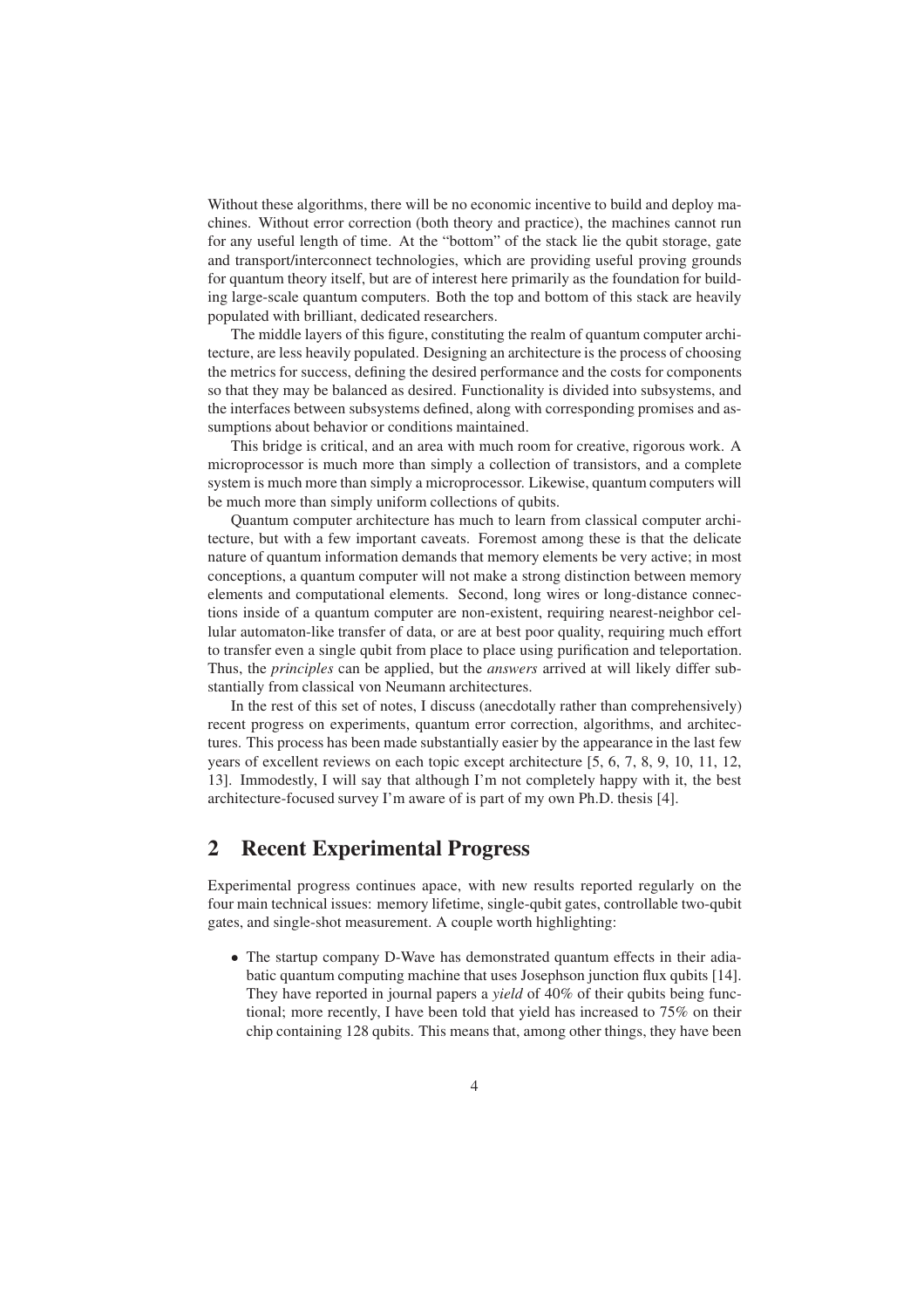advancing the state of the art in scaling of classical control.

• Rainer Blatt's group in Austria has demonstrated two important advances using ion traps: 14-qubit entanglement [15] and multiple rounds of an error correction*like* circuit [16]. The error correction experiment is phase errors only, does not use single-shot measurement and classical feed-forward (as production systems are likely to do), and repeatedly encodes and decodes the logical qubit, rather than keeping the logical qubit and performing true correction for multiple rounds. While these experiments are impressive, it is worth noting that they were performed on a linear Paul trap, which is not scalable. However, Chris Monroe, Dave Wineland, Ike Chuang and others are building non-linear ion traps with good scaling properties.

Beyond these, the *transmon* qubit (another type of Josephson junction qubit, held in a millimeters-long cavity to improve qubit coupling and suppress noise), nitrogen vacancy (NV) diamond, and solid-state nanophotonics are generating a great deal of interest.

Even so, it's really rather unfair to single out any particular technology or group, since progress has a broad foundation across dozens of groups and dozens of technologies worldwide. The best recent survey is the Nature paper by Ladd *et al.* [5], which, despite the title, is about technologies rather than architectures.

Beyond this, I leave the survey of technologies up to the other professors in the group, who have filled you in on many aspects of the technologies.

One final point on technologies – despite the fact that we are dealing with quantum effects, most of these technologies use devices that are enormous compared to transistors in modern computer chips, which really *are* reaching down to atomic scales, with channel lengths of less than a hundred times the Si lattice cell. For QC devices, ion traps are limited to spacing of perhaps tens of microns for RF and optical control. Nanophotonic systems likewise will require components tens of microns across, to accommodate the  $1.5\mu$ m wavelength light that is desirable for telecommunications and silicon optics. Superconducting flux qubits require a current ring tens of microns across. All of these technologies result in qubits that are macroscopic, or nearly so, with areal densities a million times less than computer chips. This fact will have enormous impact on large-scale architectures, as we will see below.

# **3 Recent Progress in Error Correction**

Here, likewise, the recent news is good. Probably the most promising approach in error correction is *surface code* computation, which grew out of highly abstract work by Alexei Kitaev and others on topological computing. Robert Raussendorf and collaborators created the 2-D and 3-D versions suitable for solid-state and photonic systems, respectively [17, 18]. Austin Fowler has worked tirelessly to extend the practicality of these results, and he and David Wang have shown numerically that **the** *threshold* <sup>1</sup> **is at**

<sup>&</sup>lt;sup>1</sup>The threshold is the physical error rate at which applying error correction gives a net improvement in logical error rate. It is widely believed that implementation of large-scale systems becomes practical only when the physical error rate betters the threshold by one to two orders of magnitude.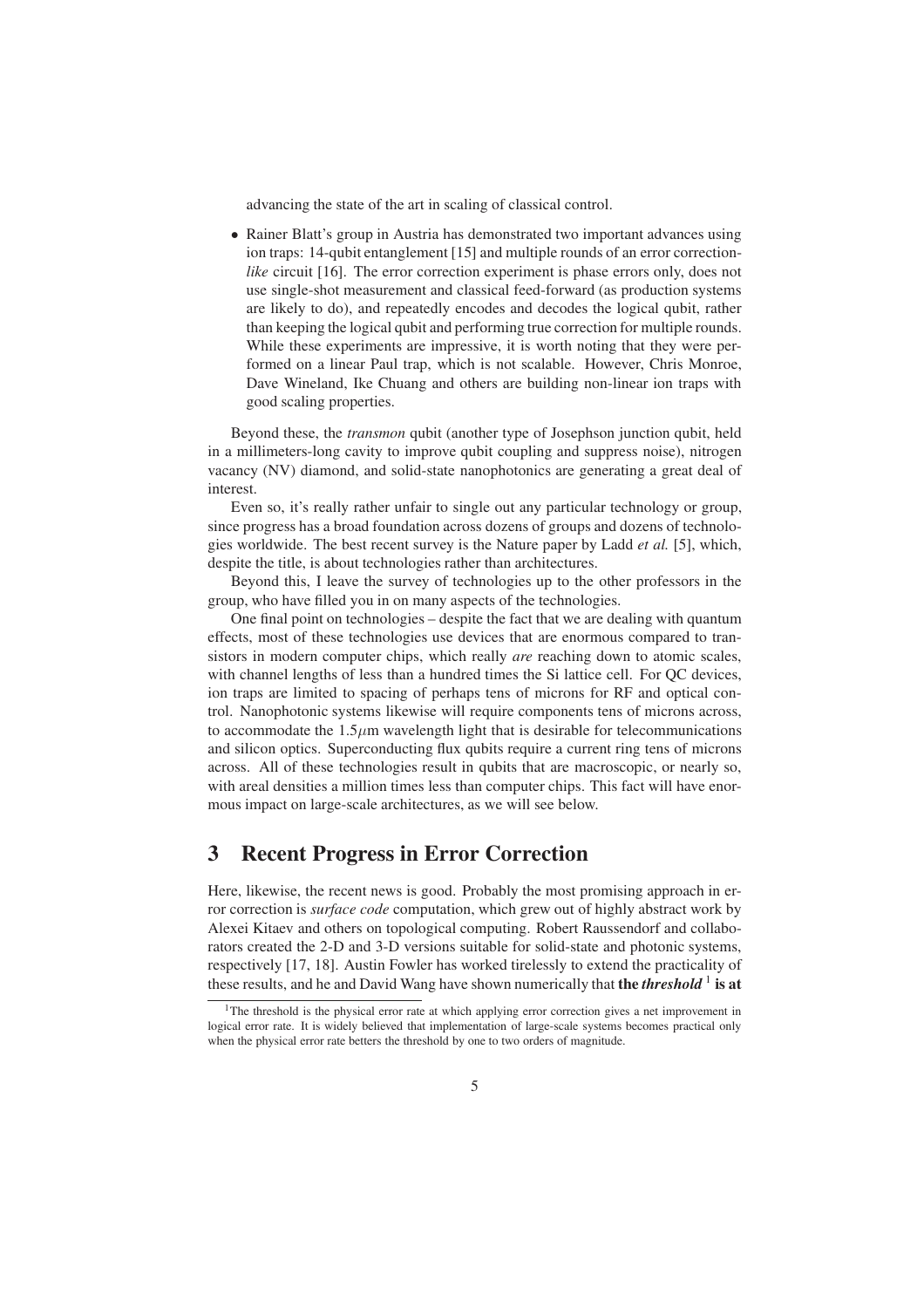**least 1.4%** [19], treating (as is customary) single-qubit, two-qubit, measurement, and memory errors as having the same error rates. Surface code, of course, is not the only viable approach to quantum error correction; earlier Calderbank-Steane-Shor (CSS) approaches have yielded recent progress, as in Bacon-Shor codes [6].

In both CSS and surface code systems, direct execution of a Toffoli gate is not possible. A specially-prepared ancilla state must be used. The state is prepared using magic state injection and distillation. While this process is not believed to be the Achilles' heel in logical error rate, consumption of these states may very well dominate the workload of the machine, and our own recent work has assumed that 75% of the machine is dedicated to their production. Others have referred to this need as running quantum applications "at the speed of data," that is, producing the generic ancilla states rapidly enough that they are not the performance bottleneck [20].

In the course of discussing error correction, I probably have used the word *stabilizer* several times. A stabilizer of a quantum state is an operator for which the state is an eigenvector. A shorthand notation was developed by Daniel Gottesman allowing fairly compact descriptions of quantum states and the operation of quantum error correction  $[21]$ <sup>2</sup>.

In establishing the error correction requirements for a particular application, we talk in terms of the product  $KQ$ , where  $Q$  is the number of logical qubits required for the algorithm, and  $K$  is the circuit depth in units of some basic gate. For the algorithm to have a good probability of successfully producing an answer, the system must be engineered to have a net logical gate error rate  $p_e \ll KQ$  [22].

Beyond what we think of as "standard" quantum error correction, other techniques can be used to partially decouple the qubits from the environment. Decoherence-free subspaces encode a logical qubit in the phase difference of two physical qubits, suppressing the effect of certain types of noise [8]. Composite pulse techniques originally developed for NMR can be used to suppress systematic gate errors [9]. Spin-echo and dynamic decoupling techniques similarly can be used to partially reverse the impact of system effects on memory, going with the error for a while and against it for a while, canceling out the effect [23].

Finally, purification techniques in a sense implement very simple error correction on a known state, typically a Bell state [7]. Purification is valuable in low-resource environments, such as hardware-constrained repeater networks, and as part of the system substrate on which other error correction techniques are built.

# **4 Recent Progress in Applications**

Here, unfortunately, the news is more mixed: it has been widely believed that Shor's factoring algorithm [24] and quantum simulation [12, 13] (that is, simulation of other quantum systems, in either a digital or analog fashion) will provide the two driving reasons to build machines, but the size and speed of a machine needed to run the former has been consistently misunderstood, and the machine to run the latter continues to

<sup>2</sup>For a quick undergraduate-level introduction to stabilizers, see the notes available at http://aqua.sfc.wide.ad.jp/for-students.html.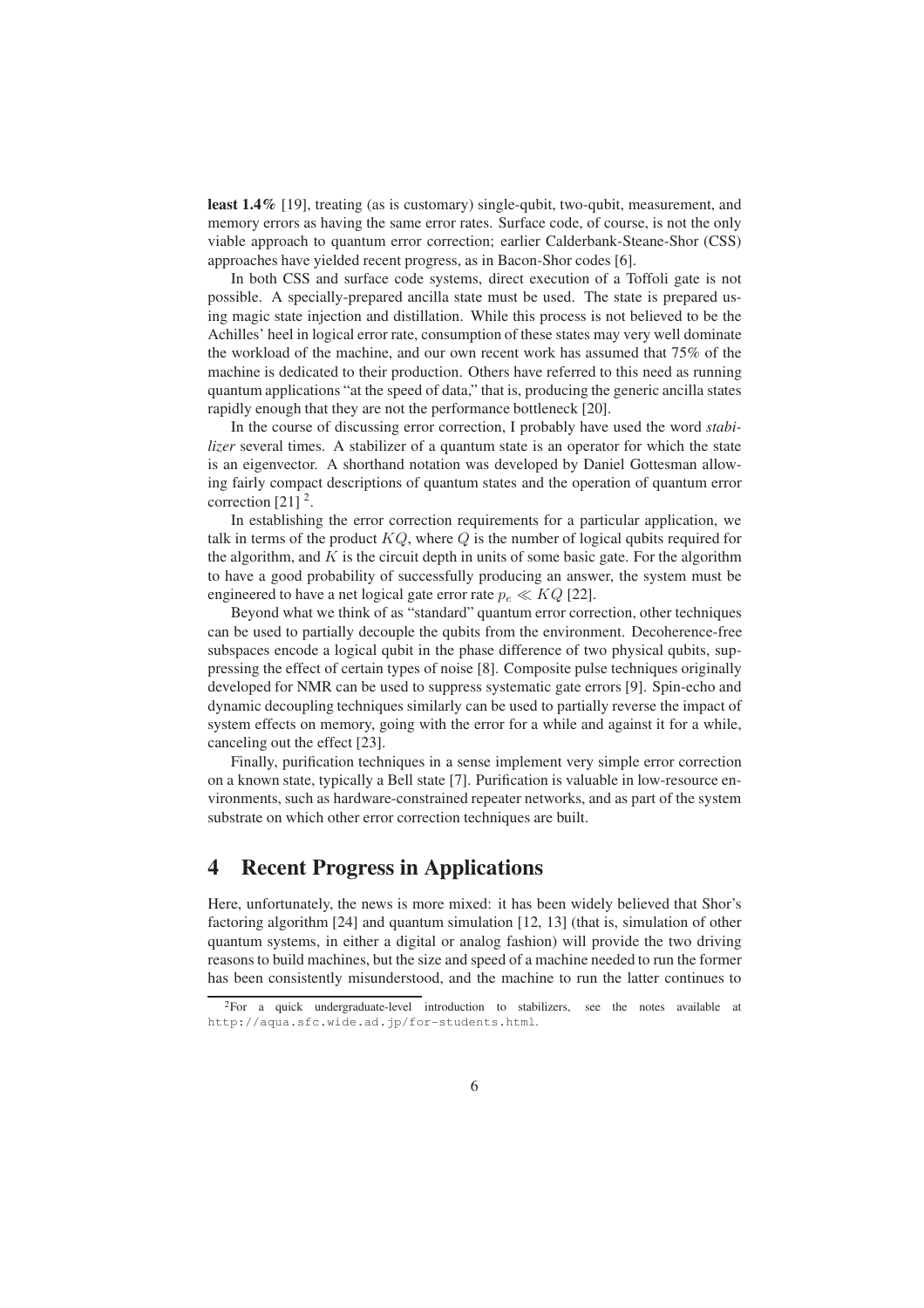grow as investigations into algorithmic precision and error management have pushed up the minimum size of machine necessary.

Our own recent results have suggested a physical machine size of billions of qubits to factor a 2,048-bit number, even using the promising surface code [25]. In a more unexpected result, Ken Brown's group (Georgia Tech) has shown that even certain quantum simulation algorithms expected to be computationally tractable on quantum computers are turning out to have dismayingly large resource requirements [26]. However, the field of quantum simulation is varied, and it is not immediately clear (to me, at least) how broadly applicable this result is. Al´an Aspuru-Guzik's group at Harvard is certainly forging ahead with interesting work. It's worth emphasizing that these simulators remain attractive; they are simply going to take more computational resources (hence, more calendar years to develop and more dollars to deploy) than originally hoped.

The news is not all bad, however. Bacon and van Dam [10] and Mosca [11] have published surveys covering work in quantum random walks, games, and group theory, as well as quantum simulation. Our understanding of *how* to design new quantum algorithms that (at least asymptotically) outperform classical ones continues to grow, though the number of people who can put the concepts into practice remains small.

Here, I am fond of saying that we are still in the time of Babbage, trying to figure out what Knuth, Lampson and Torvalds will do with a quantum computer. While we can't economically justify building machines without applications, I fully expect that the field of algorithms will develop in unexpected ways once we put machines in the hands of actual programmers.

# **5 Recent Progress in Architectures**

Very few groups are working on truly large-scale architectures. These groups include my own collaboration with Austin Fowler (Melbourne) and Thaddeus Ladd and Cody Jones from Yoshi Yamamoto's group (Stanford/NII), the Chuang-Chong-Oskin-Kubiatowicz orbit, and the Nemoto-Munro-Devitt (NII) group with which Thaddeus, Austin and I sometimes collaborate. Austin has also done work on the scalability of Josephson junction systems [27]. Ike Chuang has also worked with students Krysta Svore and Andrew Cross, and Prof. Igor Markov of Michigan (who is a VLSI/VAD guy with much-needed expertise, in my opinion). Jungsang Kim (Duke) and Ken Brown (Ga. Tech) likewise are pushing into the field. Andrew Steane is essentially a lone, occasional European outpost of architectural thinking [28]. Outside of this list, I can't recall having seen any papers that provide an estimate of how physically large and how fast a system will need to be in order to calculate post-classical results.

Sec. 4 gave an inkling of the work in architectures; while it might have seemed out of order there, it is difficult to tease apart the intertwined issues of the *workload* for a system, and the design of the system itself. In fact, workload, technology, error correction and architecture must all come together to create a complete system. Most of us have been using Shor's algorithm as a benchmark, both for its importance and clarity, and because the arithmetic and quantum Fourier transform on which it is founded are valuable building blocks for other algorithms, as well.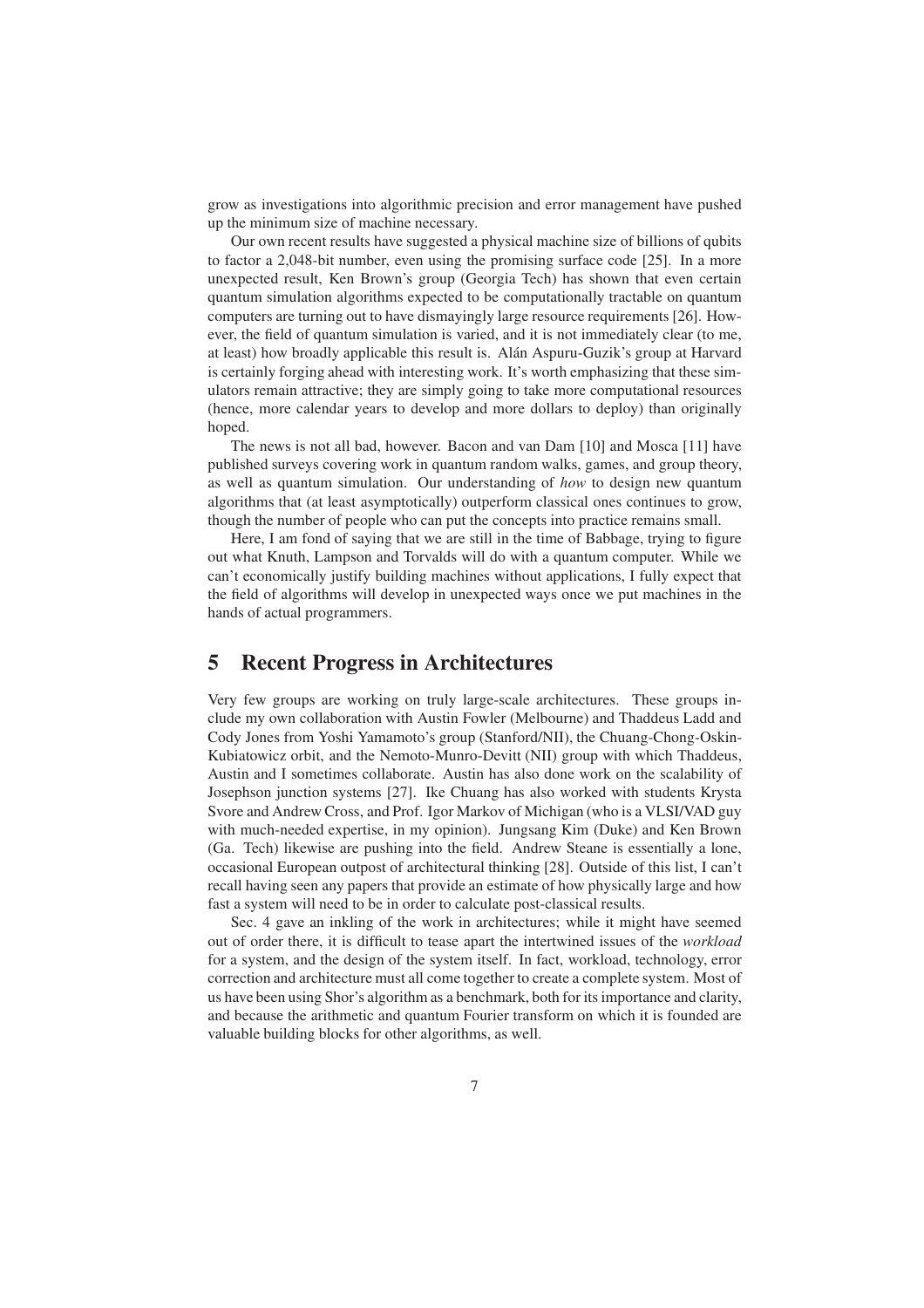Fig. 1 shows several lines for different logical clock rates. The conversion factor from physical gate rate to logical gate rate depends on a number of architectural features, as well as the code itself. For ion trap-based QLA used in the Clark/Brown paper  $[26, 29]$ , a 10 $\mu$ sec physical gate results in a 1.6msec error correction cycle time using one level of the Steane [[7,1,3]] code, and 260msec for two levels. Without digging back into the architecture papers, I'm uncertain of the ion movement time assumed, and the exact conversion factor to logical gates. That architecture has also been improved, reducing the area required for the ion traps by over an order of magnitude [30].

Our "racetrack" nanophotonic quantum dot architecture using the surface code might be one to two orders of magnitude faster than QLA with the concatenated Steane code for many algorithms. In our architecture [25], the surface code lattice refresh time (a full cycle of measuring all stabilizers) is  $\sim 50\mu$ sec, far slower than the 100psec assumed for physical gates. A Toffoli gate will require ∼ 50msec – a factor of a thousand from lattice refresh to logical gate, largely due to the need to distill special ancillae. The lattice refresh time in this architecture is limited by contention for access to on-chip waveguides. The QuDOS architecture [31] might be a hundred times faster, largely due to increased parallelism in measuring the stabilizers for the many plaquettes in the surface. Thus, with a change of physical technology, error correction mechanism, and architecture, we may gain 3-4 orders of magnitude in performance.

In the early-mid 2000s, Oskin, Chong and Kubiatowicz and their students worked with Ike Chuang on large-scale ion trap designs, and published a series of progressively better, more detailed designs, including descriptions of their architecture software toolkits [29, 30, 32, 33, 20, 34, 35, 36, 37, 38]. This group collectively became dormant as students graduated, funding ended and faculty took leaves of absence. However, in the last year or so, I am told that at least some of them have received funding (the recent iARPA Quantum Computer Science Program that set *extraordinarily* ambitious goals for improving architectures, I believe) and taken up the torch again.

Somewhat more recently, Jungsang Kim has been working on the use of micromirrors to guide the control laser beams necessary for e.g. ion trap and quantum dot systems [39, 31]. This kind of research demonstrates the necessity of complete solutions, and how many problems must collectively be solved before large-scale systems can be deployed.

Integrated nanophotonics provide the route to getting optics off of a massive lab bench and into easily scalable systems. Perhaps the leading lab in experiment is Jeremy O'Brien's (Bristol); by far the most complete, interesting architecture is that of Simon Devitt, working in Kae Nemoto's group [40]. This system uses a multi-input, multioutput module that entangles photons. Modules are collected into boards, and the system is organized into stacks of planes in three phases perpendicular to each other. The overall system creates a 3-D cluster state for the surface code. Simon has also implemented the real-time error processing necessary for the system in enough detail to determine that the classical half of the machine is a tractable engineering problem; as far as I am aware, this is the first solid demonstration of this fact  $[41]$ <sup>3</sup>.

<sup>&</sup>lt;sup>3</sup>Prof. Nemoto has graciously loaned me their animations of the proposed architecture to show during this workshop, but not given me permission to share copies.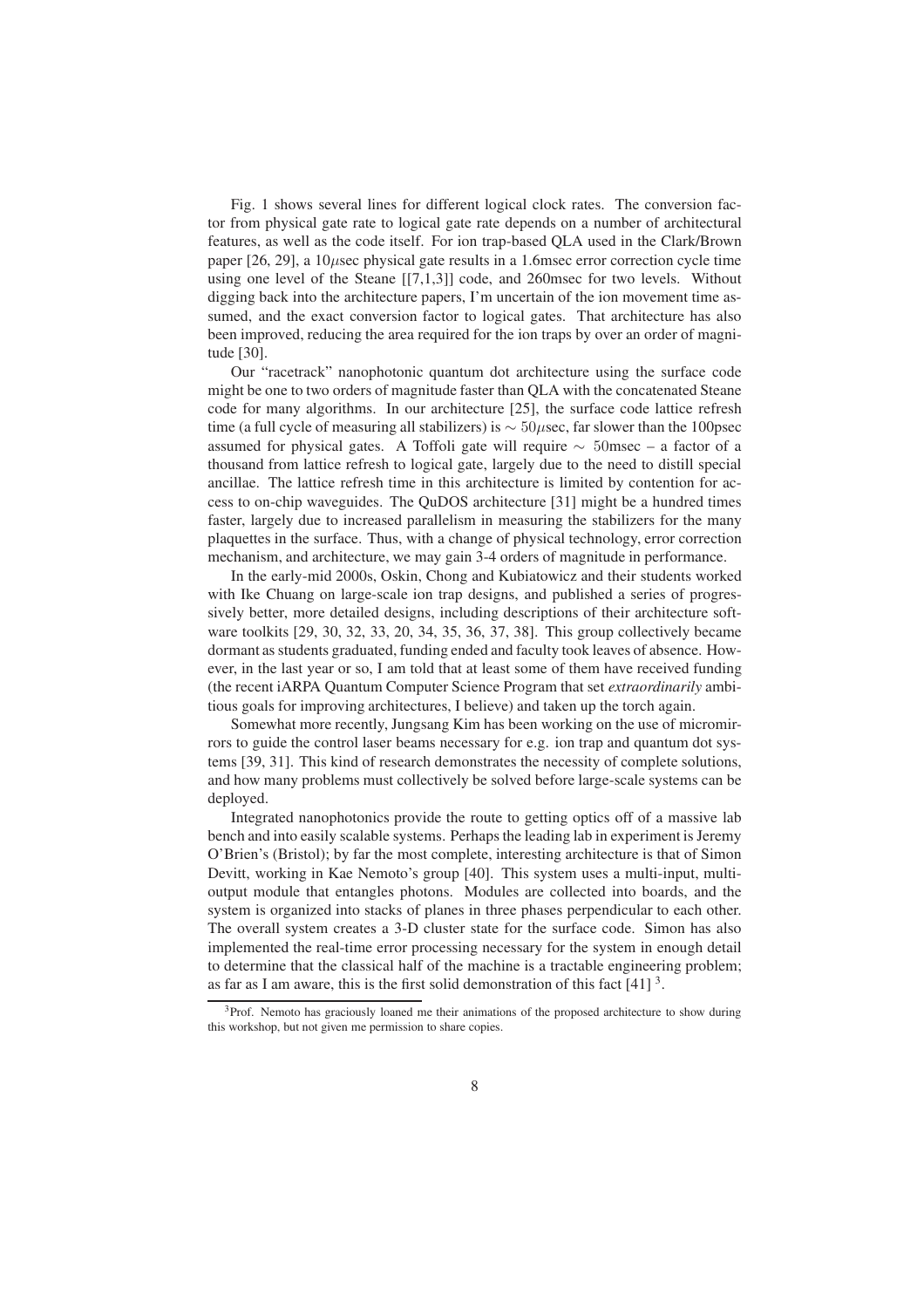Finally, I want to emphasize that much of the work in architecture revolves around interconnects. Floor planning of the device layout, minimizing crossing of both classical control lines and quantum waveguides as well as layer-to-layer vias is critical. Off-chip communication will be somewhere between slow and abysmal; nevertheless, it still seems to be inevitable and I remain committed to the multicomputer concept [4, 42]. Our racetrack architecture, in fact, recognizes that even within a single chip, the fidelity of achievable two-qubit operations will vary depending on distance, and has explicitly incorporated varying amounts of purification [25].

# **6 A Roadmap**

As far as I am aware, the comprehensive ARDA-supported Quantum Information Science and Technology Roadmapping Project's roadmap has not been updated since 2004 [43]. (Perhaps it is now classified, though that would seem to defeat the purpose of a roadmap.) Certainly, its 2002 goal of "develop[ing] by 2012 a suite of viable emerging-QC technologies of sufficient complexity to function as quantum computerscience test-beds in which architectural and algorithmic issues can be explored," will not be met as originally envisioned.

# **7 Open Problems/The Path to Accelerated Progress**

Naturally, since I am an architect, I think the work that I do is important; it is critical to recognize that *large-scale systems are more than simply larger versions of small systems*. Here, I suggest a few technical problems that must be solved, and a few ways in which the community can strengthen its ability to solve them.

#### **7.1 Key Technical Problems**

Any quantum computing researcher will tell you that memory lifetime, single- and two-qubit gate fidelity, and single-shot measurement need more work. A few, mostly interested in quantum repeaters, will tell you that transferring qubits from optical to solid-state, one wavelength to another, or electron spin to nuclear spin, is important. Indeed, all of these are critical. They are also being addressed by many programs from funding agencies around the world.

Considering the issues of quantum computer architecture results in a slightly different focus. I would summarize the important problems in quantum computer architecture using the following keywords: heterogeneity, interconnects, integration, defects, and tools.

• **Heterogeneity.** Some researchers have been investigating the use of both electron and nuclear spins in a single system. This process is important. It is equally important to consider *structural* heterogeneity, in operation capability or time, interconnect speed or fidelity, etc. Most researchers are not (yet) considering separate storage and operation areas, but this may be possible under some circumstances.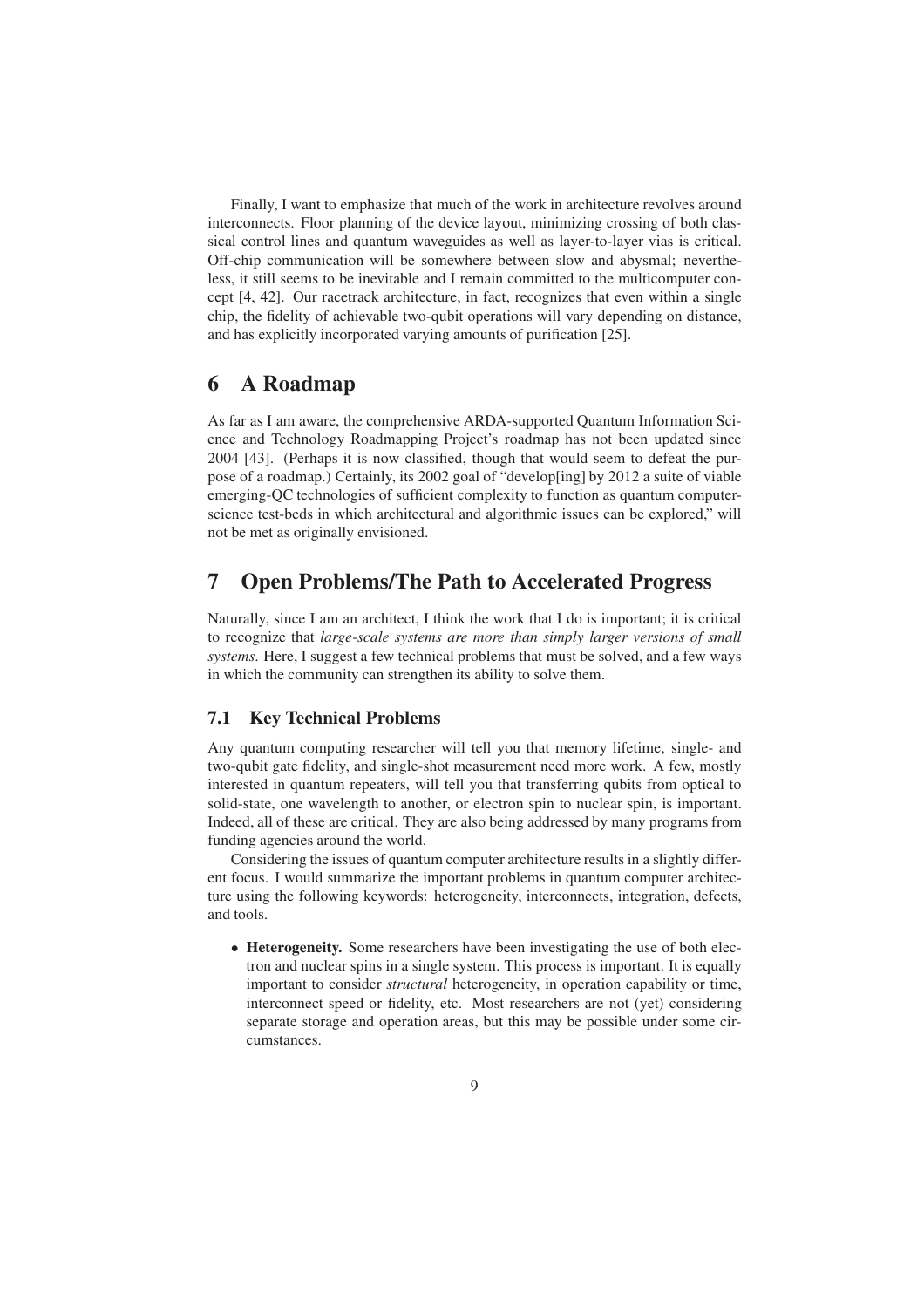- Integration. Increasing numbers of on-chip devices will require improved onchip integration of control circuits and multiplexing of I/O pins, as well as getting away from multiple rack-mount units to control each individual qubit. This will require *substantial* investment in *systems* engineering to control meso-scale systems – tens to low hundreds of qubits. Experimental laboratories likely will have to hire professional staff to do extensive control circuit design.
- **Interconnects.** While we remain far from the limits of monolithic designs, many of the solid-state systems under investigation use devices that are enormous compared to classical transistors. Integration levels will likely reach hundreds to low thousands of devices in a single chip, but *reaching millions to billions of devices in a system will require interconnects that remain only on the drawing board*.
- **Defects.** Fabrication will inevitably be an imperfect process. Architectures and error correction systems need to be designed to work around defective qubit storage sites. Qubits may be declared defective because they fail to correctly trap the correct state variable carrier (e.g., single electron), because memory lifetime is short or gate control imprecise, or because they fail to couple properly to other qubits. Likewise, even if two qubits are declared functional, their coupling may be declared dead.
- **Tools.** Further investment in automated tools for co-design of hardware and compilation of software is critical; in particular, working with the assumption that systems will be internally heterogeneous. Large-scale designs are difficult to create and evaluate without these tools.

#### **7.2 Meta-Problems**

So, what is it that's missing from the ecosystem, and where and how do we get it?

- It seems to be time to *begin demanding Moore's Law-like improvements in system capacity*. The iARPA program seems to be headed in this direction. While I am very much in favor of continued strong support for university-based research, it is worth asking if the university is the right place for the large engineering teams necessary. Startup company? Larger consortium such as those that run observatories and colliders? National lab? Big company?
- *Developing a sense of community is critical.* Creating a shared understanding (including vocabulary, concepts and important problems) among the physics and CS theory, algorithm designer, physics experiment, and architecture communities is critical, but few journals or conferences actually provide a good venue. The occasional International Conference on Quantum Error Correction (run by Daniel Lidar and Todd Brun of USC) and ACM's *Journal of Emerging Technologies in Computing Systems* are perhaps two of the best, but even they are not particularly high visibility. Among physics journals, the high-impact *New Journal of Physics* and almost invisible *International Journal of Quantum Information* have been somewhat receptive to architecture-focused papers. The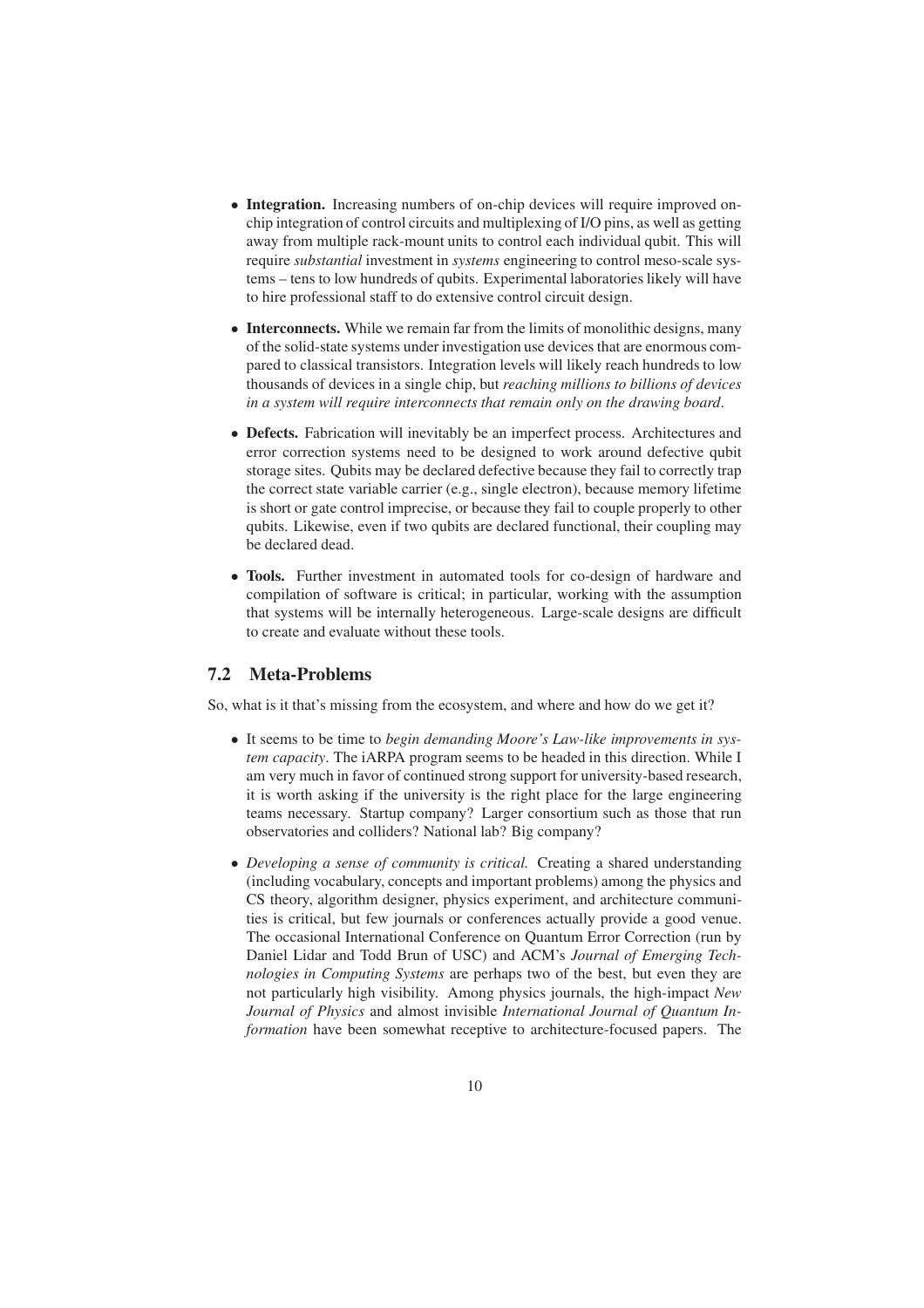classical architecture community has accepted occasional papers to the *International Symposium on Computer Architecture* and *International Symposium on Microarchitecture*, both of which are *highly* competitive and prestigious.

- To alter the focus, reviewers (of papers and funding proposals) should *demand realistic estimates of logical Toffoli gate time*, assuming error correction, for some target logical fidelity.
- Even more ambitious, I recommend *demanding realistic estimates of application performance*.

## **References**

- [1] H. Kimble et al. Quantum computing. Technical report, JASON, July 1996.
- [2] Michael A. Nielsen and Isaac L. Chuang. *Quantum Computation and Quantum Information*. Cambridge University Press, 2000.
- [3] A. Lenstra, E. Tromer, A. Shamir, W. Kortsmit, B. Dodson, J. Hughes, and P. Leyland. Factoring estimates for a 1024-bit RSA modulus. In *AsiaCrypt 2003*, Lecture Notes in Computer Science, New York, 2003. Springer-Verlag.
- [4] Rodney Doyle Van Meter III. *Architecture of a Quantum Multicomputer Optimized for Shor's Factoring Algorithm*. PhD thesis, Keio University, 2006. available as arXiv:quant-ph/0607065.
- [5] T.D. Ladd, F. Jelezko, R. Laflamme, Y. Nakamura, C. Monroe, and J.L. O'Brien. Quantum computers. *Nature*, 464:45–53, March 2010.
- [6] Simon J. Devitt, Kae Nemoto, and William J. Munro. The idiots guide to quantum error correction. arXiv:0905.2794v2 [quant-ph], 2009.
- [7] W. Dür and H.J. Briegel. Entanglement purification and quantum error correction. *Rep. Prog. Phys.*, 70:1381–1424, 2007.
- [8] Daniel A. Lidar and K. Birgitta Whaley. *Irreversible Quantum Dynamics*, volume 622 of *Lecture Notes in Physics*, chapter Decoherence-Free Subspaces and Subsystems. Springer, 2003.
- [9] Lieven M.K. Vandersypen and Isaac Chuang. NMR techniques for quantum computation and control. *Rev. Modern Phys.*, 76:1037, 2004.
- [10] Dave Bacon and Wim van Dam. Recent progress in quantum algorithms. *Communications of the ACM*, 53(2):84–93, February 2010.
- [11] M. Mosca. Quantum algorithms. *Arxiv preprint arXiv:0808.0369*, 2008.
- [12] Iulia Buluta and Franco Nori. Quantum Simulators. *Science*, 326(5949):108–111, 2009.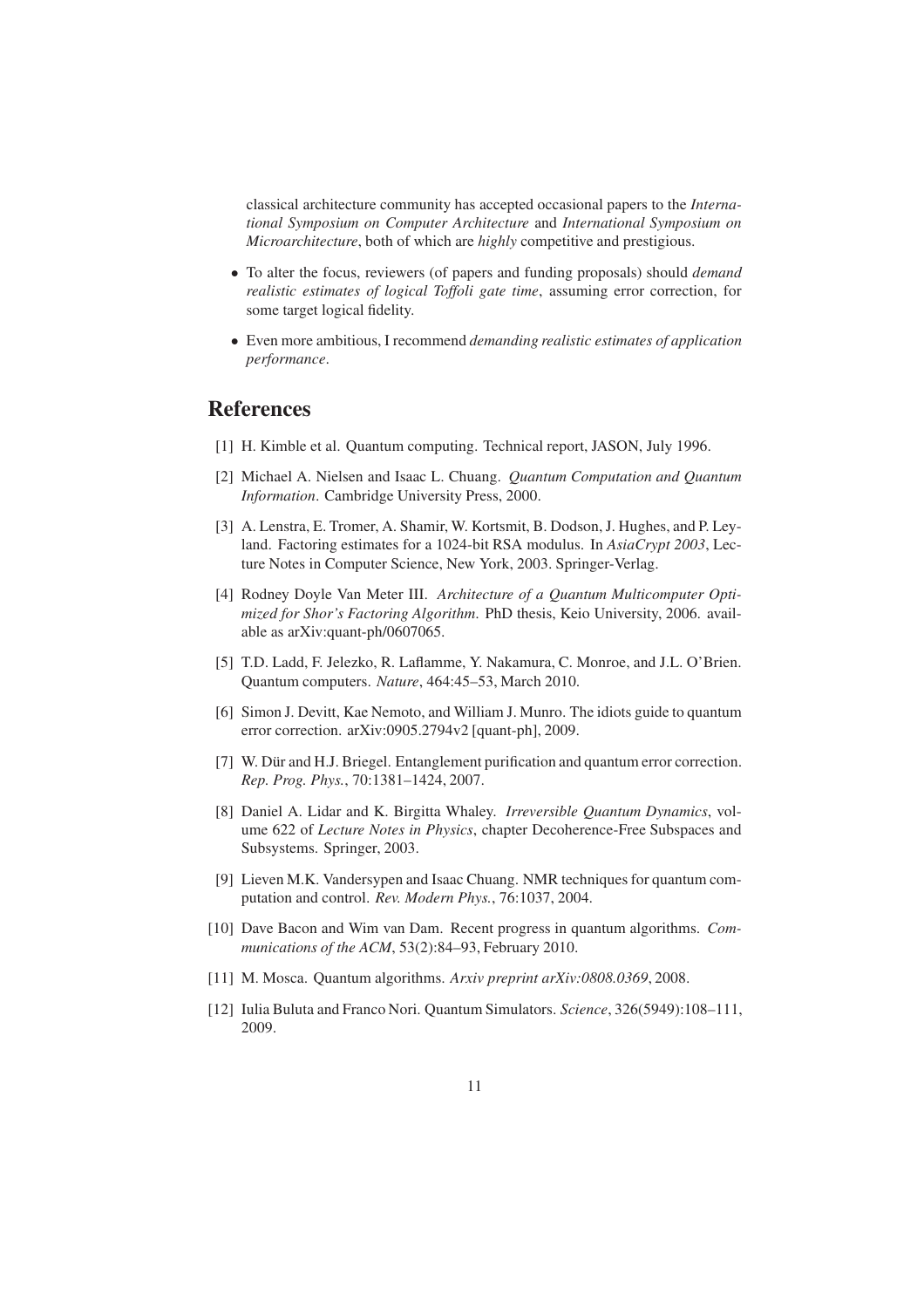- [13] Katherine L. Brown, William J. Munro, and Vivien M. Kendon. Using quantum computers for quantum simulation. *Entropy*, 12(11):2268–2307, 2010.
- [14] MW Johnson, MHS Amin, S. Gildert, T. Lanting, F. Hamze, N. Dickson, R. Harris, AJ Berkley, J. Johansson, P. Bunyk, et al. Quantum annealing with manufactured spins. *Nature*, 473(7346):194–198, 2011.
- [15] Thomas Monz, Philipp Schindler, Julio T. Barreiro, Michael Chwalla, Daniel Nigg, William A. Coish, Maximilian Harlander, Wolfgang Hänsel, Markus Hennrich, and Rainer Blatt. 14-qubit entanglement: Creation and coherence. *Phys. Rev. Lett.*, 106(13):130506, Mar 2011.
- [16] Philipp Schindler, Julio T. Barreiro, Thomas Monz, Volckmar Nebendahl, Daniel Nigg, Michael Chwalla, Markus Hennrich, and Rainer Blatt. Experimental repetitive quantum error correction. *Science*, 332(6033):1059–1061, 2011.
- [17] Robert Raussendorf and Jim Harrington. Fault-tolerant quantum computation with high threshold in two dimensions. *Physical Review Letters*, 98:190504, 2007.
- [18] Robert Raussendorf, Jim Harrington, and Kovid Goyal. Topological faulttolerance in cluster state quantum computation. *New Journal of Physics*, 9:199, 2007.
- [19] David S. Wang, Austin G. Fowler, and Lloyd C. L. Hollenberg. Surface code quantum computing with error rates over 1%. *Phys. Rev. A*, 83(2):020302, Feb 2011.
- [20] N. Isailovic, M. Whitney, Y. Patel, and J. Kubiatowicz. Running a quantum circuit at the speed of data. In *International Symposium on Computer Architecture*, pages 177–188. IEEE, 2008.
- [21] Daniel Gottesman. *Stabilizer Codes and Quantum Error Correction*. PhD thesis, California Institute of Technology, May 1997.
- [22] Andrew M. Steane. Overhead and noise threshold of fault-tolerant quantum error correction. *Physical Review A*, 68:042322, 2003.
- [23] M. J. Biercuk, A. C. Doherty, and H. Uys. Dynamical decoupling sequence construction as a filter design problem. *Journal of Physics B*, 2011. to appear; arXiv:1012.4262v2 [quant-ph].
- [24] Peter W. Shor. Algorithms for quantum computation: Discrete logarithms and factoring. In *Proc. 35th Symposium on Foundations of Computer Science*, pages 124–134, Los Alamitos, CA, 1994. IEEE Computer Society Press.
- [25] Rodney Van Meter, Thaddeus D. Ladd, Austin G. Fowler, and Yoshihisa Yamamoto. Distributed quantum computation architecture using semiconductor nanophotonics. *International Journal of Quantum Information*, 8:295–323, 2010. preprint available as arXiv:0906.2686v2 [quant-ph].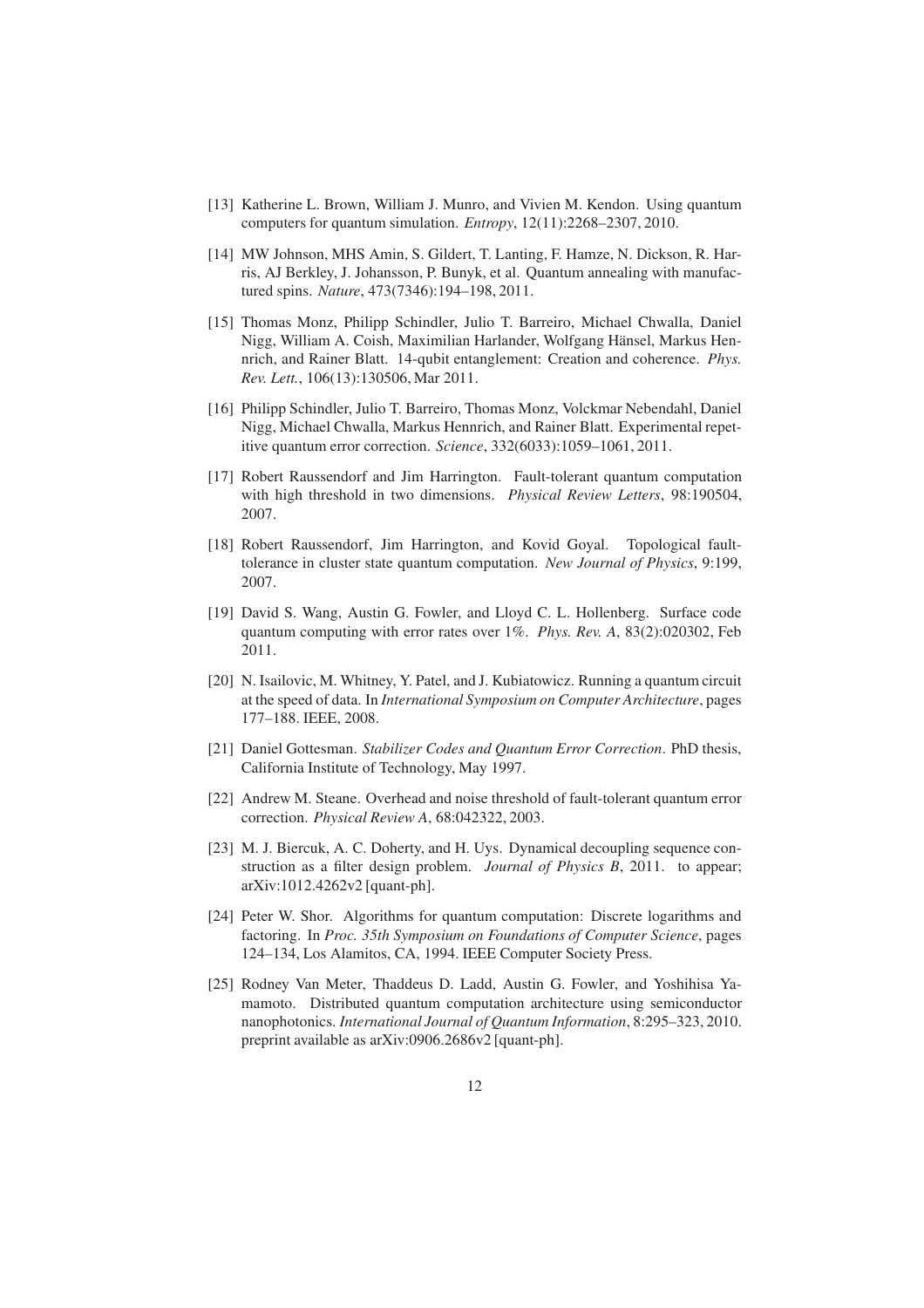- [26] Craig R. Clark, Tzvetan S. Metodi, Samuel D. Gasster, and Kenneth R. Brown. Resource requirements for fault-tolerant quantum simulation: The ground state of the transverse Ising model. *Phys. Rev. A*, 79(6):062314, Jun 2009.
- [27] Austin G. Fowler, William F. Thompson, Zhizhong Yan, Ashley M. Stephens, and Frank K. Wilhelm. Long-range coupling and scalable architecture for superconducting flux qubits. cond-mat/0702620, February 2007.
- [28] Andrew M. Steane. How to build a 300 bit, 1 Gop quantum computer. http://arxiv.org/abs/quant-ph/0412165, December 2004.
- [29] Tzvetan S. Metodi, Darshan D. Thaker, Andrew W. Cross, Frederic T. Chong, and Isaac L. Chuang. A quantum logic array microarchitecture: Scalable quantum data movement and computation. In *Proceedings of the 2005 International Symposium on Microarchitecture (MICRO-38)*, 2005.
- [30] Darshan D. Thaker, Tzvetan Metodi, Andrew Cross, Isaac Chuang, and Frederic T. Chong. CQLA: Matching density to exploitable parallelism in quantum computing. In *Computer Architecture News, Proc. 33rd Annual International Symposium on Computer Architecture* [44].
- [31] N. Cody Jones, Rodney Van Meter, Austin G. Fowler, Peter L. McMahon, Jungsang Kim, Thaddeus D. Ladd, and Yoshihisa Yamamoto. A layered architecture for quantum computing using quantum dots. arXiv:1010.5022v1 [quant-ph], October 2010.
- [32] Mark G. Whitney, Nemanja Isailovic, Yatish Patel, and John Kubiatowicz. A fault tolerant, area efficient architecture for Shor's factoring algorithm. In *Proc. 36th Annual International Symposium on Computer Architecture*, June 2009.
- [33] Dean Copsey, Mark Oskin, Tzvetan Metodiev, Frederic T. Chong, Isaac Chuang, and John Kubiatowicz. The effect of communication costs in solid-state quantum computing architectures. In *Proceedings of the fifteenth annual ACM Symposium on Parallel Algorithms and Architectures*, pages 65–74, 2003.
- [34] Nemanja Isailovic, Mark Whitney, Yatish Patel, John Kubiatowicz, Dean Copsey, Frederic T. Chong, Isaac L. Chuang, and Mark Oskin. Datapath and control for quantum wires. *ACM Transactions on Architecture and Code Optimization*, 1(1), March 2004.
- [35] Nemanja Isailovic, Yatish Patel, Mark Whitney, and John Kubiatowicz. Interconnection networks for scalable quantum computers. In *Computer Architecture News, Proc. 33rd Annual International Symposium on Computer Architecture* [44].
- [36] Mark Oskin, Frederic T. Chong, Isaac L. Chuang, and John Kubiatowicz. Building quantum wires: The long and short of it. In *Computer Architecture News, Proc. 30th Annual International Symposium on Computer Architecture*. ACM, June 2003.